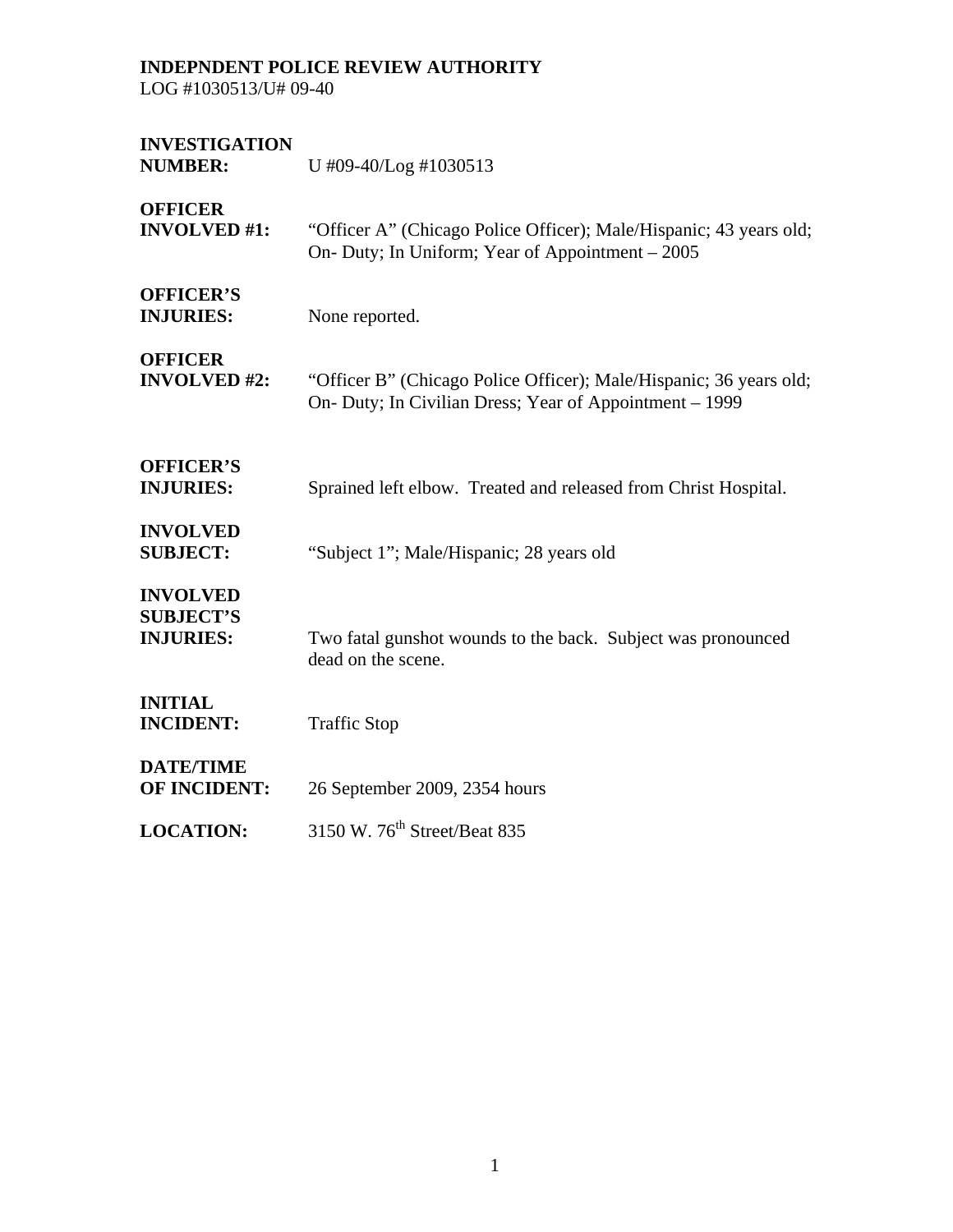LOG #1030513/U# 09-40

## **SUMMARY OF INCIDENT**

On 26 September 2009, an escalation of violence in the  $009<sup>th</sup>$  District between members of the Two-Six and Satan Disciples street gangs resulted in several homicides and non-fatal shootings. Officers from the Chicago Police Department's Gang Investigation Section, Gang Enforcement Section and Targeted Response Unit (TRU) patrolled the area in response to this violence. Beat 4217B was driving south in the west alley of Western Avenue between  $46<sup>th</sup>$  Street and  $46<sup>th</sup>$  Place when they observed the subject, Subject 1, northbound in their direction driving a black Mercury Sable. The officers shined their spotlight on Subject 1 and observed that he was making furtive movements under his car seat.

 The officers engaged their emergency lights, but Subject 1 reversed through the alley onto  $46<sup>th</sup>$  Place. The officers attempted to get in front of Subject 1 to prevent him from driving east on  $46<sup>th</sup>$  Place. Officers C and D approached Subject 1 on foot and ordered him to get out of his car. Subject 1 maneuvered his vehicle around the squad car and turned onto Western Avenue. The officers pursued Subject 1 south on Western Avenue to  $79<sup>th</sup>$  Street, where Beat 4210 (CPD Sergeant 1) terminated the pursuit. The pursuit was broadcast over Zone 13  $(0.09<sup>th</sup>$  and  $0.12<sup>th</sup>$  Districts) while a flash message was sent over Zone  $6 (007<sup>th</sup>$  and  $008<sup>th</sup>$  Districts) as the pursuit entered the  $008<sup>th</sup>$  District. After the pursuit was terminated, additional police units toured the area in search of Subject 1's Mercury Sable. Beat 824R (Officers A and E) observed the Mercury Sable while driving westbound on  $83<sup>rd</sup>$  Street and followed it.

83<sup>rd</sup> Street dead-ends at train tracks west of Kedzie Avenue and the officers followed the Mercury Sable through an alley to 84<sup>th</sup> Street, east to Kedzie Avenue and then north on Kedzie Avenue. The officers engaged their emergency equipment while in the alley between 83rd and  $84<sup>th</sup>$  Streets, but Subject 1 refused to stop. The officers reported their progress over the radio as they drove. When they were on Kedzie Avenue near  $78<sup>th</sup>$  Street, Subject 1 struck a pickup truck that was in the southbound lanes, damaging the Mercury Sable's left front tire. Subject 1 continued to drive and tried to turn east on  $76<sup>th</sup>$  Street, but his wheel came off and he was unable to complete the turn.

 Subject 1 exited his vehicle and the officers saw that Subject 1 was armed with a handgun, a Lorcin .380 caliber semi-automatic pistol. Subject 1 ran east on  $76<sup>th</sup>$  Street. Officer A exited the passenger-side of the squad car (Beat 824R) and chased Subject 1 on foot. Beat 6175 (Officers B and F) drove around the disabled Mercury Sable into  $76<sup>th</sup>$ Street. Officer B, who drove Beat 6175, observed that Subject 1 had a handgun and exited the squad car. Subject 1 turned toward the officers with the gun in his hand. Officer A fired his weapon three times at Subject 1 and Officer B fired his weapon once. The officers approached Subject 1, handcuffed him, and called for an ambulance. Subject 1, a confirmed member of the Satan Disciples street gang, was pronounced dead on the scene. Subject 1 sustained two gunshot wounds. One was to the lower left back with an exit wound on the right side of the abdomen. The path of the bullet was left to right. The other gunshot wound was to the mid-back on the left side. That bullet was lodged on the right side of the neck. The path was left to right and upward. Subject 1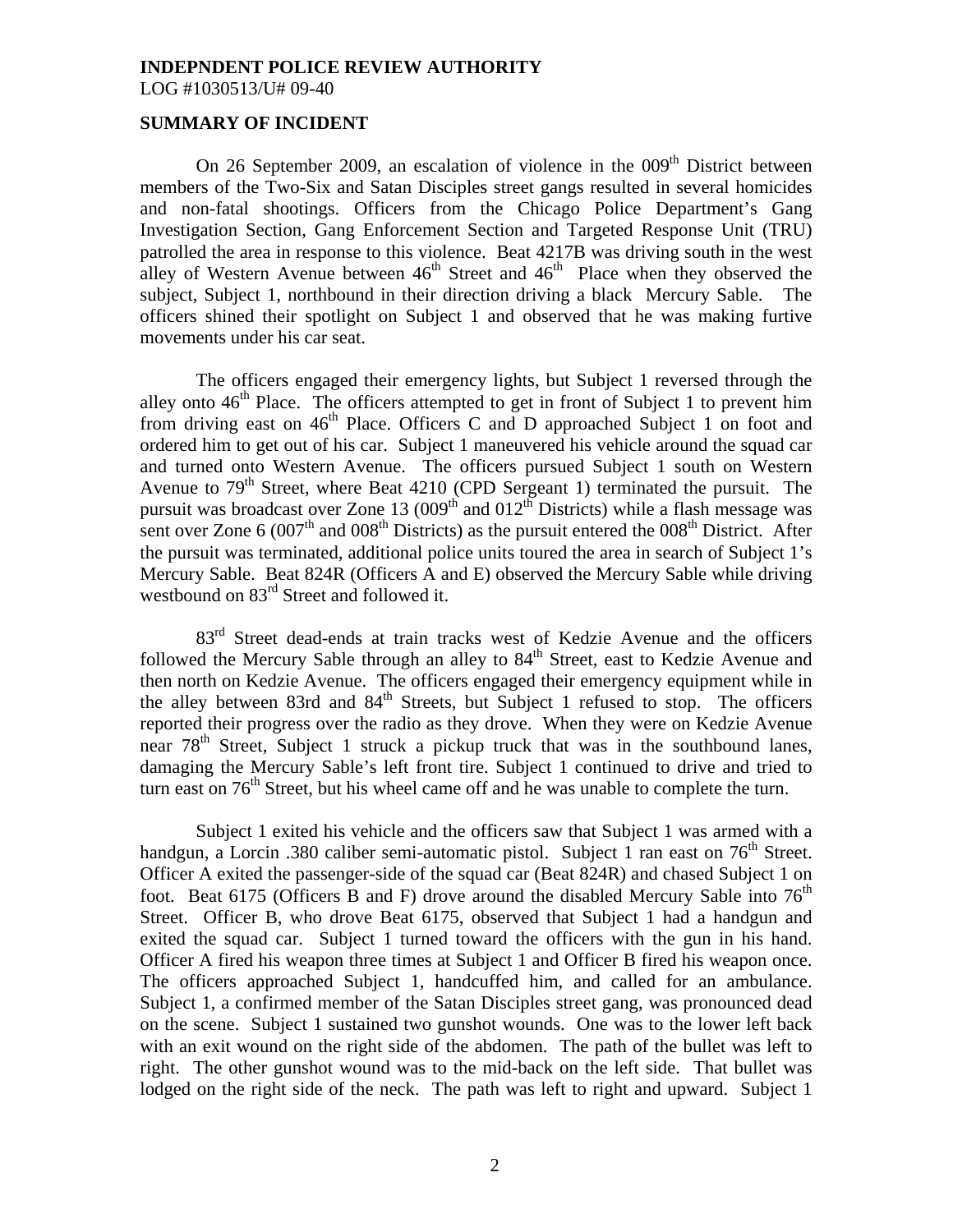LOG #1030513/U# 09-40

sustained contusions and abrasions on his knuckles and face from his fall to the ground after he was shot.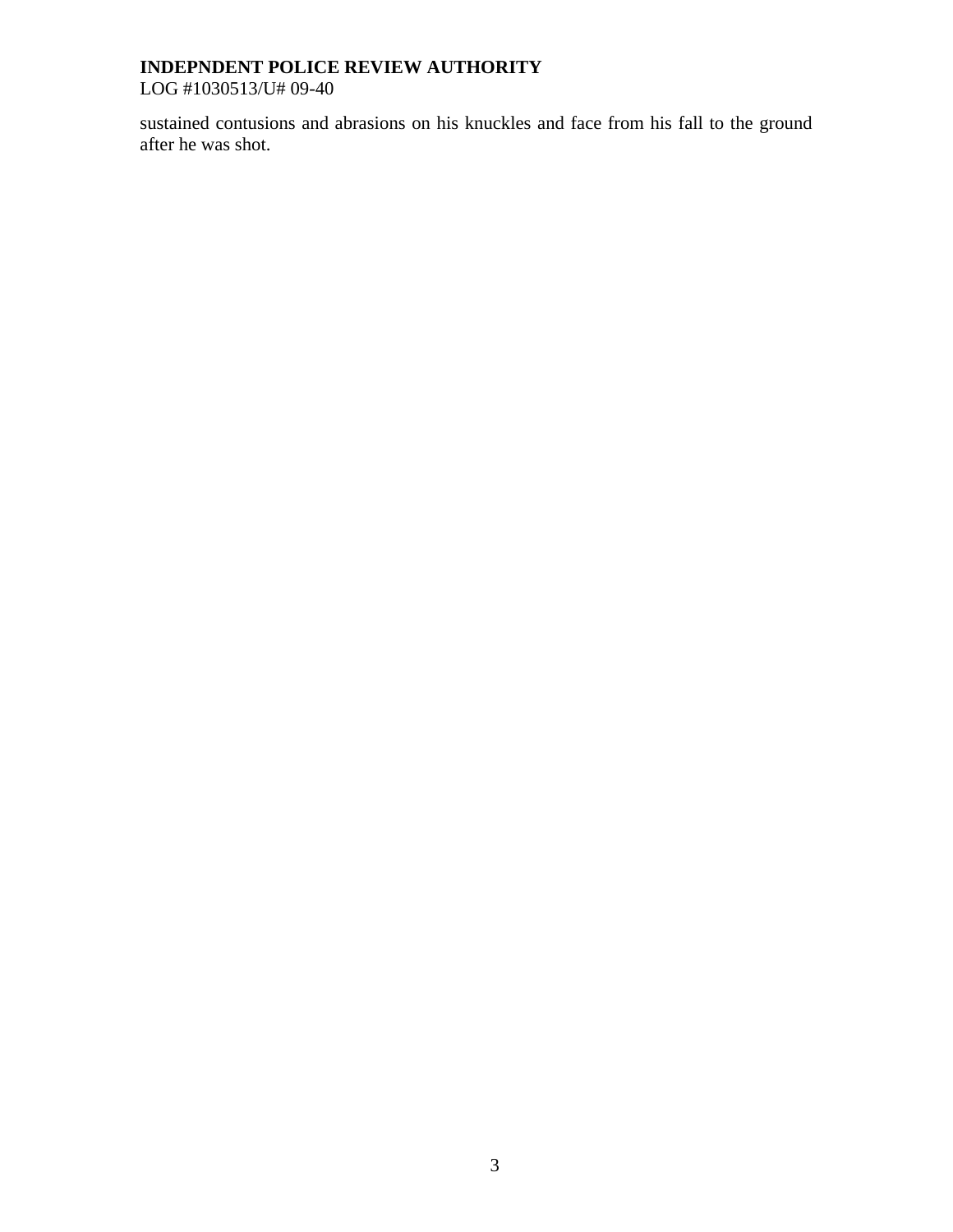LOG #1030513/U# 09-40

#### **INVESTIGATION:**

 The **Round Table Presentation** was conducted on 27 September 2009, at approximately 0632 hours, and ended at 0730 hours on 27 September 2009.

**Witness Officer C, Unit 253,** related to the **Round Table** panel an account of the incident that was consistent with the summary of incident. Officer C stated that he worked Beat 4217B at the time of the incident. Beat 4271B was initially deployed to the  $004<sup>th</sup>$  District and then redeployed to the  $009<sup>th</sup>$  District due to the numerous shootings in the  $009<sup>th</sup>$  District on that date, specifically the area bordered by  $39<sup>th</sup>$  and  $47<sup>th</sup>$  Streets between Western and Kedzie. During that time, he and his partners participated in several calls for assistance and foot chases. Officer C and his partners, Officers D and H, came across a car (the Sable) driving north in an alley in the vicinity of  $46<sup>th</sup>$  Street and Artesian Avenue as they drove south in the alley. Beat 4271B shined their spotlight on the driver of the car, Subject 1. Officer C saw Subject 1 reach under his seat. Beat 4271B turned on their emergency lights to stop Subject 1 but he reversed to the mouth of the alley. Beat 4271B tried to block Subject 1 from driving on  $46<sup>th</sup>$  Place and gave him directions over the PA system.

 Officer C exited his vehicle and approached Subject 1 on the driver's side of his vehicle. Officer C saw Subject 1 again reach under his seat with his right hand. Subject 1 drove around the squad car east on  $46<sup>th</sup>$  Place and then south on Western. Beat 4217B followed Subject 1 as he drove and reported the pursuit over the radio. Subject 1 was driving fast to elude the officers. Their sergeant terminated that pursuit when they reached  $79<sup>th</sup>$  Street. Beat 4271B last saw Subject 1 driving south on Artesian Avenue from  $79<sup>th</sup>$  Street. Officer C later learned that  $008<sup>th</sup>$  District cars observed and pursued Subject 1. Officer C also learned about the shooting at  $76<sup>th</sup>$  Street and Kedzie Avenue. Officer C and his partners from Beat  $4217B$  went to the location at  $76<sup>th</sup>$  Street and Kedzie Avenue and observed the disabled Sable vehicle in the intersection with serious damage to the left front tire. Officer C identified the Sable as the same car that he and his partners pursued earlier. Officer C observed Subject 1 on the ground and also identified him as the driver of the Sable they pursued earlier.

 **Witness Officer D, Unit 253,** related to the **Round Table** panel an account of the incident that was consistent with the Summary of Incident. Officer D stated that she was working Beat 4217B at the time of the incident. Officer D essentially related the same account of the incident, adding that she and Officer C exited the squad car at  $46<sup>th</sup>$  Place after Subject 1 ignored their commands and reversed down the alley. Officer D stated that she and Officer C exited their squad car with weapons drawn as they continued to give him commands. The squad car spotlight shone on Subject 1 and Officer D saw him make movements under the driver's seat. Subject 1 drove east on  $46<sup>th</sup>$  Place. Officer D and her partners returned to their squad car and pursued Subject 1 as he drove south on Western Avenue. Subject 1 drove fast to elude the officers as they reported the possible UUW (unlawful use of a Weapon) and a partial license plate for the Sable on the radio. Their sergeant terminated the pursuit when they got to the  $79<sup>th</sup>$  Street. Officer D essentially related the same account as Officer C regarding learning of the shooting at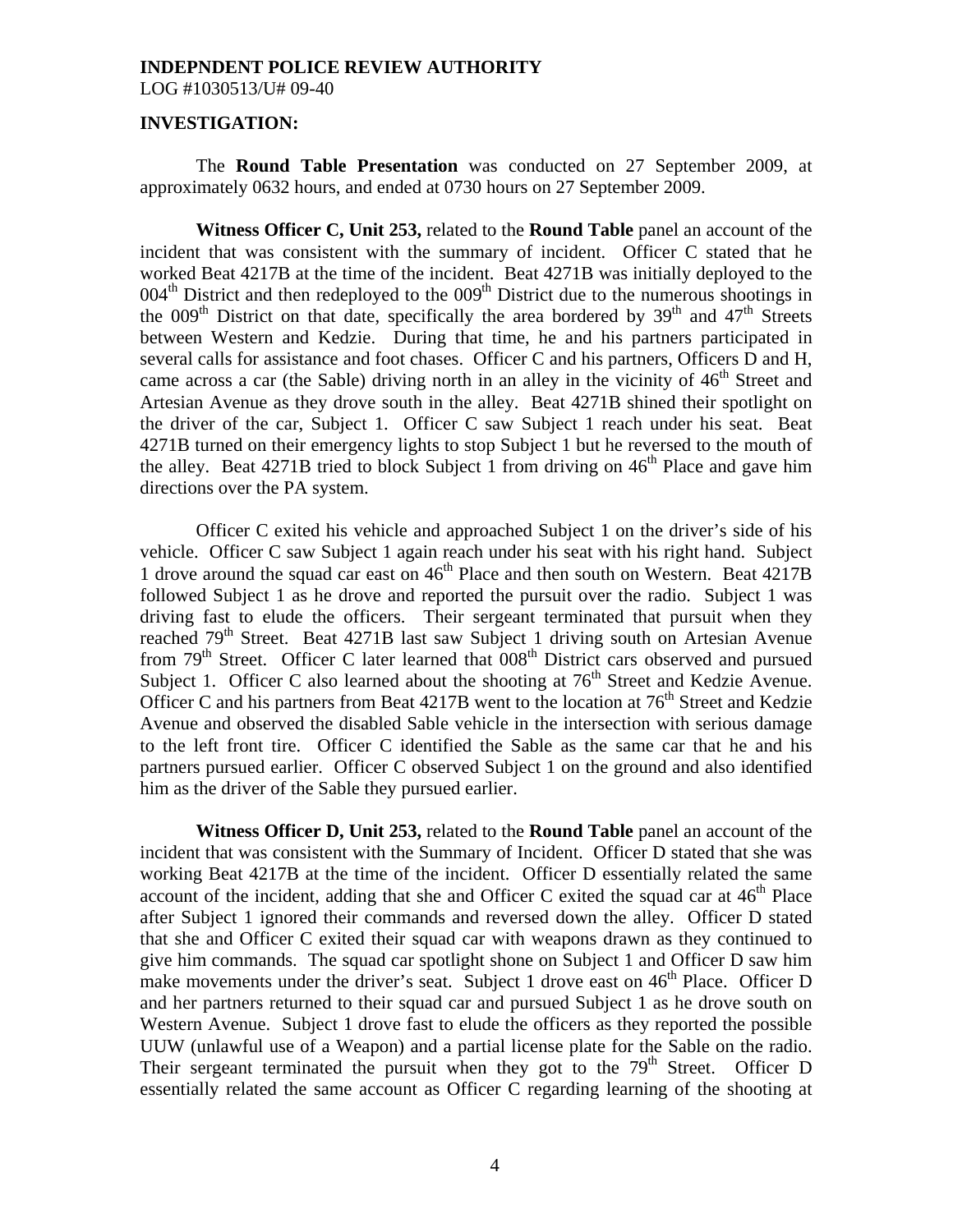LOG #1030513/U# 09-40

 $76<sup>th</sup>$  and Kedzie and going to that location to identify the Sable that they had pursued earlier, as well as Subject 1 as the same person who had been driving the Sable. Subject 1 was pronounced dead on the scene at 0205 hours on 27 September 2009.

**Officer A, Unit 008,** related to the **Round Table** panel an account of the incident that was consistent with the Summary of Incident. Officer A stated that he heard a flash message on the radio about a dark-colored four door sedan with a possible UUW suspect driving south on Western. He and Officer E drove Beat 824R south on Kedzie Avenue and east on 83<sup>rd</sup> Street in an effort to locate the car. Officer A observed a car (the Sable) driving west on 83<sup>rd</sup> Street that matched the description given over the radio. Officer A clarified the description of the Sable with the dispatcher and they turned around to follow the car. The Sable went west to wear  $83<sup>rd</sup>$  Street dead-ends at a set of train tracks near Central Park Avenue, where it turns into an alley. Officers A and E activated their emergency equipment, but the Sable continued to drive in and out of the alleys and streets until it reached Kedzie Avenue and drove north. Officer A observed the Sable strike another vehicle, causing the left front tire to come off the rim. The Sable continued driving and attempted to turn onto  $76<sup>th</sup>$  Street, where the driver appeared to lose control of the vehicle. The driver, now known as Subject 1, got out of the car and Officer A saw that Subject 1 had a gun in his hand. Subject 1 ran east on  $76<sup>th</sup>$  Street as Officer A chased after him on foot while giving verbal commands for Subject 1 to stop. Subject 1 turned toward Officer A and pointed the gun at him. Officer A fired three times at Subject 1. Officer A ran to where Subject 1 fell on the ground and moved the chrome semiautomatic gun away from Subject 1 when he saw that Subject 1 was still moving. Officer A called for an ambulance and Officer E handcuffed Subject 1.

**Witness Officer E, Unit 008,** related to the **Round Table** panel an account of the incident that was consistent with the Summary of Incident. Officer E stated that he was on patrol with Officer A when they heard about a vehicle pursuit. They started driving to the vicinity of the pursuit and they went east on 83rd Street where they observed a darkcolored car (Sable) pass them going west. Officer A clarified the description of the vehicle involved in the pursuit with the dispatcher while Officer E turned the squad car around and followed the Sable. Officers A and E followed the Sable to a dead –end when the Sable began to drive fast through alleys. Officer E continued to drive after the Sable as Officer A provided their progress over the radio. They got to Kedzie Avenue and began driving north. Additional squad cars drove south on Kedzie Avenue to their location. The Sable struck a pickup truck, causing the tire to break. The Sable continued to drive on the rim and Officer E saw sparks from the rim grinding against the ground. The Sable came to a stop and Officer A had the squad door open ready to get out. Officer E stopped the squad car and Officer A got out of the car. Officer E observed that the driver, Subject 1, was out of the Sable with a gun in his hand. Subject 1 ran with Officers A and E chasing him. Officer A was in between Subject 1 and Officer E. A tactical unit arrived on the scene. Officer A shouted commands at Subject 1, who kept running. Officer E saw Subject 1's head turn back toward then, but he could not see the rest of Subject 1's body because Officer A blocked his view. Officer E heard four gunshots. Officer A moved Subject 1's gun to the side. Officer E and one of the tactical officers handcuffed Subject 1. Officer A called for an ambulance and assisting units.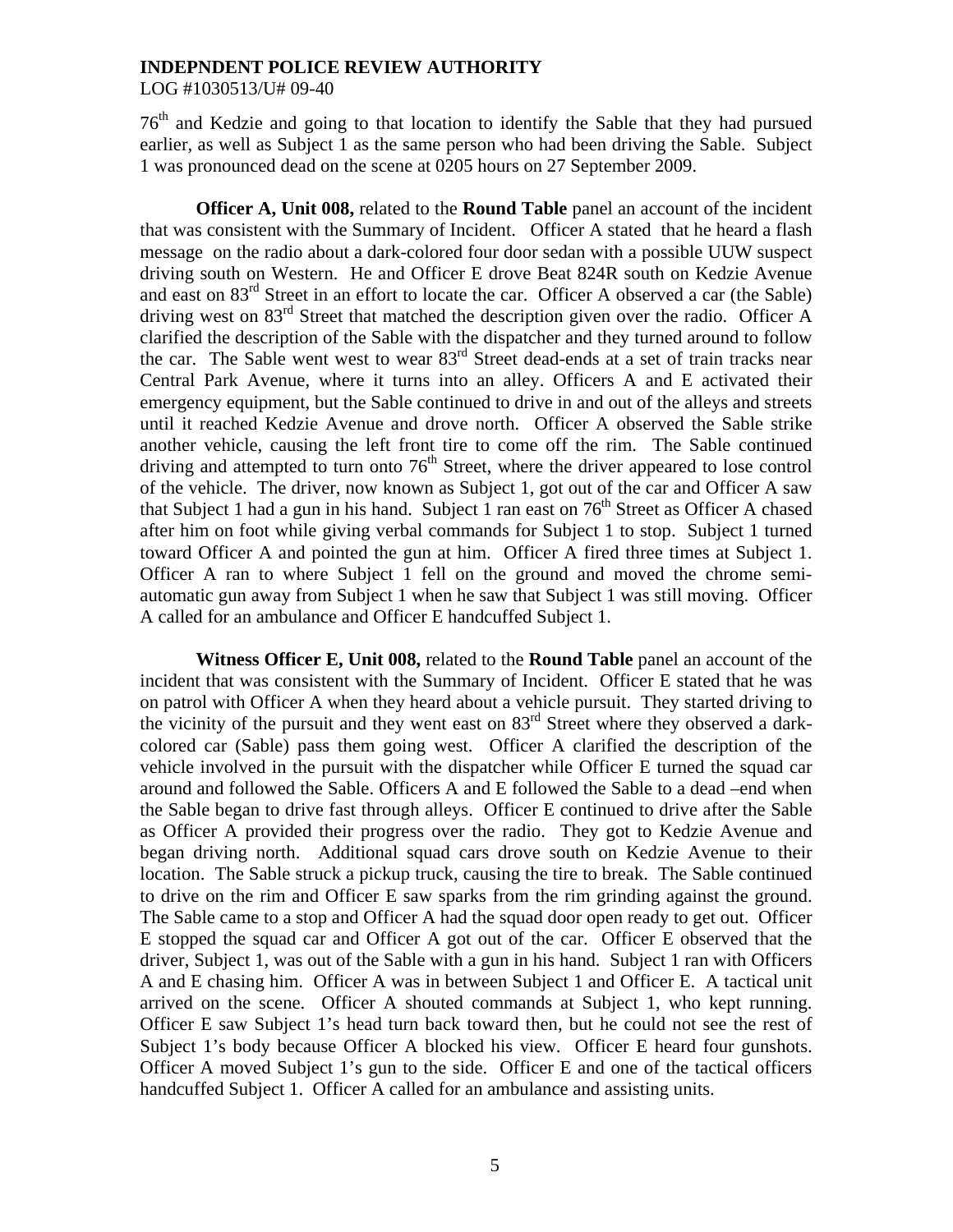LOG #1030513/U# 09-40

**Officer B, Unit 008/311,** related to the **Round Table** panel an account of the incident that was consistent with the Summary of Incident. Officer B stated that he was working Beat 6715H and monitored a call on the radio that an outside unit was following a vehicle involved in a UUW that came into the 008<sup>th</sup> District on Western Avenue. Officer B and his partners were in the vicinity of  $71<sup>st</sup>$  Street and Ashland Avenue conducting gang suppression in the  $007<sup>th</sup>$  District at this time. They drove toward Western Avenue and observed a dark-colored vehicle (the Sable) drive south with a squad car with lights and siren on driving behind it. Officer B lost sight of the Sable and heard that the pursuit was terminated. Beat 6715H continued to tour the area for the Sable and heard that it had been sighted in vicinity of  $82<sup>nd</sup>$  Street and Homan Avenue. Officer B drove to that area and monitored the progress of the pursuit over radio. While on 79<sup>th</sup> Street near Talman Avenue, Officer B heard that the Sable was on Kedzie Avenue. While stopped at the light at  $79<sup>th</sup>$  Street and Kedzie Avenue, Officer B observed the Sable driving north with a squad car behind it. Officer B turned north onto Kedzie Avenue but lost sight of both vehicles. Officer B continued driving and observed a pickup truck facing south that had been involved in an accident. Officer B observed the Sable driving north and saw sparks below it. Officer B continued following the Sable and the squad car. The Sable stalled as it began to turn east onto  $76<sup>th</sup>$  Street. Officer B turned onto  $76<sup>th</sup>$  Street and saw the driver of the Sable, Subject 1, get out of the Sable with a gun in his hand. Officer B stated that Subject 1 held the gun in front of him with both hands. Officer F, who was in the rear of Officer B's squad car, also yelled that he saw Subject 1 with a gun. Officer B retrieved his own gun and drove forward to block Subject 1's avenue of escape. Officer B got out of the car with his gun drawn and announced his office. Subject 1 kept running and turned his entire body toward the officers, pointing his gun as he turned. Officer B fired his weapon once.

 Officer went on to say that he did not notice at the time, but later learned that as he opened the car door to exit his vehicle, another squad car struck the door and the door hit his arm. Officer B felt pain in his right arm after the incident was over and was transported to Christ Hospital for treatment. Officer B was diagnosed with a sprained elbow and given two Vicodin pills. It should be noted that Officer B appeared at the Roundtable presentation with his right arm in a sling.

**Witness Officer F, Unit 008/311,** related to the **Roundtable** panel an account of the incident that was consistent with the summary of incident. Officer F stated that he worked Beat 6715G, assigned to the  $007<sup>th</sup>$  District for gang suppression when they heard a flash message on the radio about a car, a Sable, wanted for UUW that was being pursued by a TRU unit on sough on Western from  $47<sup>th</sup>$  Street. Officer F essentially stated the same as Officer B regarding their route to the area in which Subject 1 was seen driving the Sable,  $79<sup>th</sup>$  Street and Kedzie Avenue. Officer F added that he heard over the radio that the Sable initially drove in circles around that area and then went north on Kedzie Avenue. Beat  $6715H$  was stopped at  $79<sup>th</sup>$  Street and Kedzie Avenue when he observed the Sable pass north on Kedzie Avenue. Officer B turned onto Kedzie Ave and Officer F observed a marked squad car with lights and sirens engaged driving behind the Sable. The Sable slowed as Officer F observed sparks coming from it. The Sable began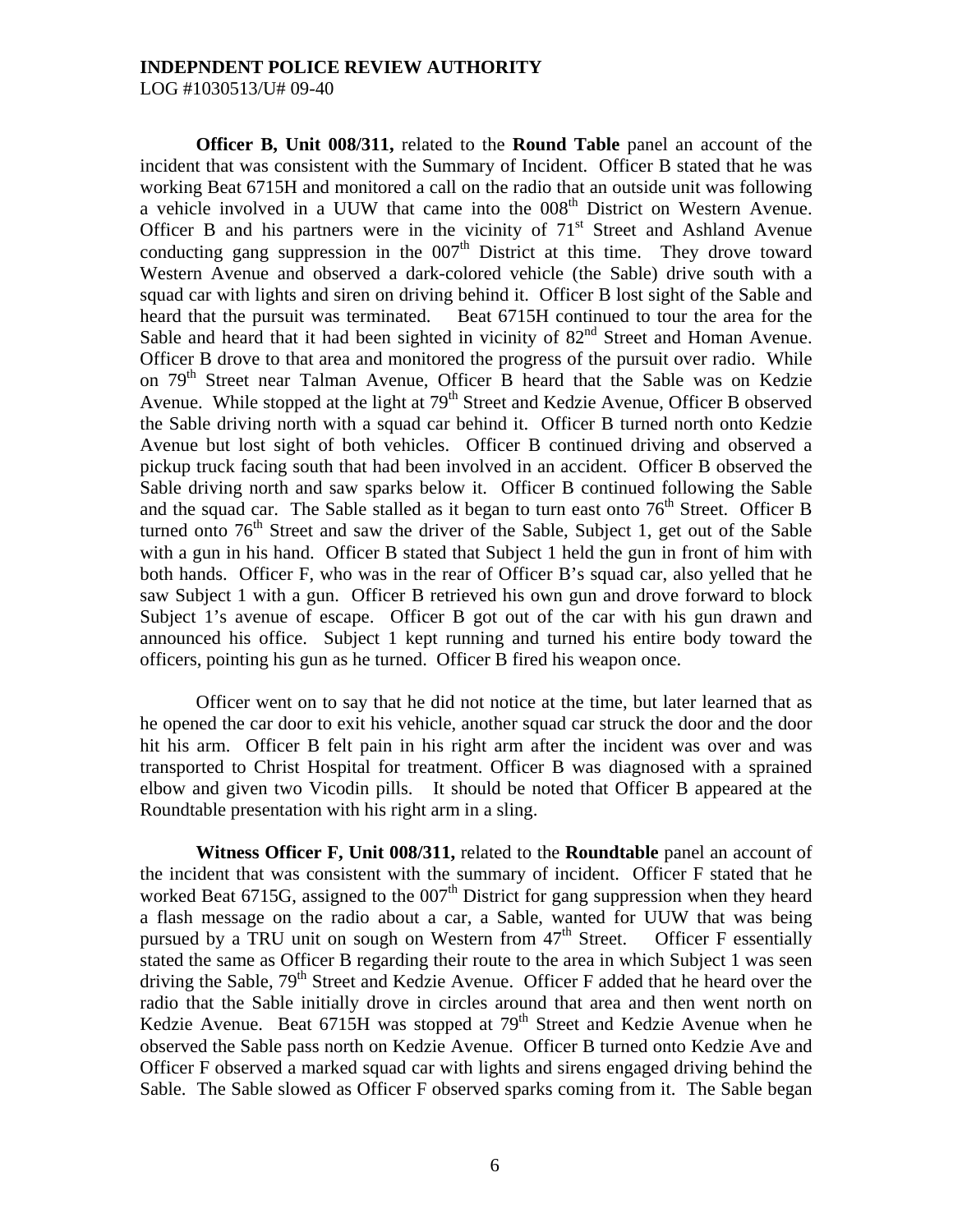LOG #1030513/U# 09-40

to turn onto  $76<sup>th</sup>$  Street, stopped, and the driver, Subject 1, exited the Sable. Officer B turned onto 76<sup>th</sup> Street so that they were parallel with Subject 1. Officer F observed Subject 1 holding a chrome gun and yelled that Subject 1 had a gun. Officer B exited the vehicle and Officer F, who was in the rear of the squad car, noticed that the squad car did not stop. Officer F grabbed the gear shifter and got into the front seat to press the brake and put the car in park. Officer F got out of the car and observed Officers E and B handcuffing Subject 1. Officer F was unsure if he heard any gunshots and related that he heard noise coming from the transmission of his squad car while he was still inside the car.

Witness Officer G, Unit 009/311, related to the Roundtable panel an account of the incident that was consistent with the Summary of Incident. Officer G stated that he and his partner worked Beat 6717 H, with his partner, Officer I, Area 1 Gang Enforcement in the  $009<sup>th</sup>$  District due to shootings in that area. Officer G stated that they were near  $45<sup>th</sup>$  Street and Rockwell Avenue when they received a flash message of a vehicle pursuit involving a man with a gun. The pursuit was southbound on Western Avenue from  $46<sup>th</sup>$  Street. Officer G monitored the radio for the progress of the pursuit and went south on Western Avenue to assist. Officer G heard that the pursuit was cancelled when they were at  $67<sup>th</sup>$  Street, so he turned off his emergency equipment but continued to drive south in search of the vehicle. In the vicinity of  $82<sup>nd</sup>$  and Washtenaw Avenue, Officer G heard a message that the car was in the vicinity of  $81<sup>st</sup>$  Street and Homan Avenue. Officer G drove to the  $79<sup>th</sup>$  Street and Kedzie Avenue and stopped at a light behind another car from his unit (Officer B's car). Officer G heard over the radio that the pursuit was going north on Kedzie and saw the car (the Sable) drive past them with two marked squad cars behind it. Officer G turned onto Kedzie Avenue and observed the Sable sideswipe another car between  $77<sup>th</sup>$  and  $78<sup>th</sup>$  Streets. The Sable was disabled by that collision and slowed to a stop as it turned east onto  $76<sup>th</sup>$  Street. The Hispanic male driver, Subject 1, got out of the car. Subject 1 was turned away from Officer G, who did not initially see Subject 1's hands. Officer B turned his vehicle past the Sable and Officer G turned his car to go on the side of those two cars. Subject 1 ran past Officer G's car as he turned onto  $76<sup>th</sup>$  Street. Officer B opened the door of his car and Officer G struck the door because he did not have time to stop or maneuver around it. Officer G continued driving east to prevent Subject 1 from escaping in that direction. Officer G saw Subject 1 turn to his right toward the officers and saw that Subject 1 had a gun in his hand. Officer G heard the other officers yell that Subject 1 had a gun. Officer G heard two shots, but he did not see who fired those shots. Officer G later learned that Officer B was one of the officers who fired. Officer G related that Officer B was behind and to the left of Officer G and Subject 1 was in front to the left of Officer G at the time the shots were fired.

 The **Case Report (HR-558364) for Assault/Aggravated PO Handgun**  contained an account of the incident that was consistent with the accounts provided to the Roundtable Panel and Summary of Incident. The report was classified as "Aggravated Assault to a Police Officer – Handgun." The **Case Supplementary Report** was classified as "Exceptionally Cleared and Closed" due to the death of Subject 1.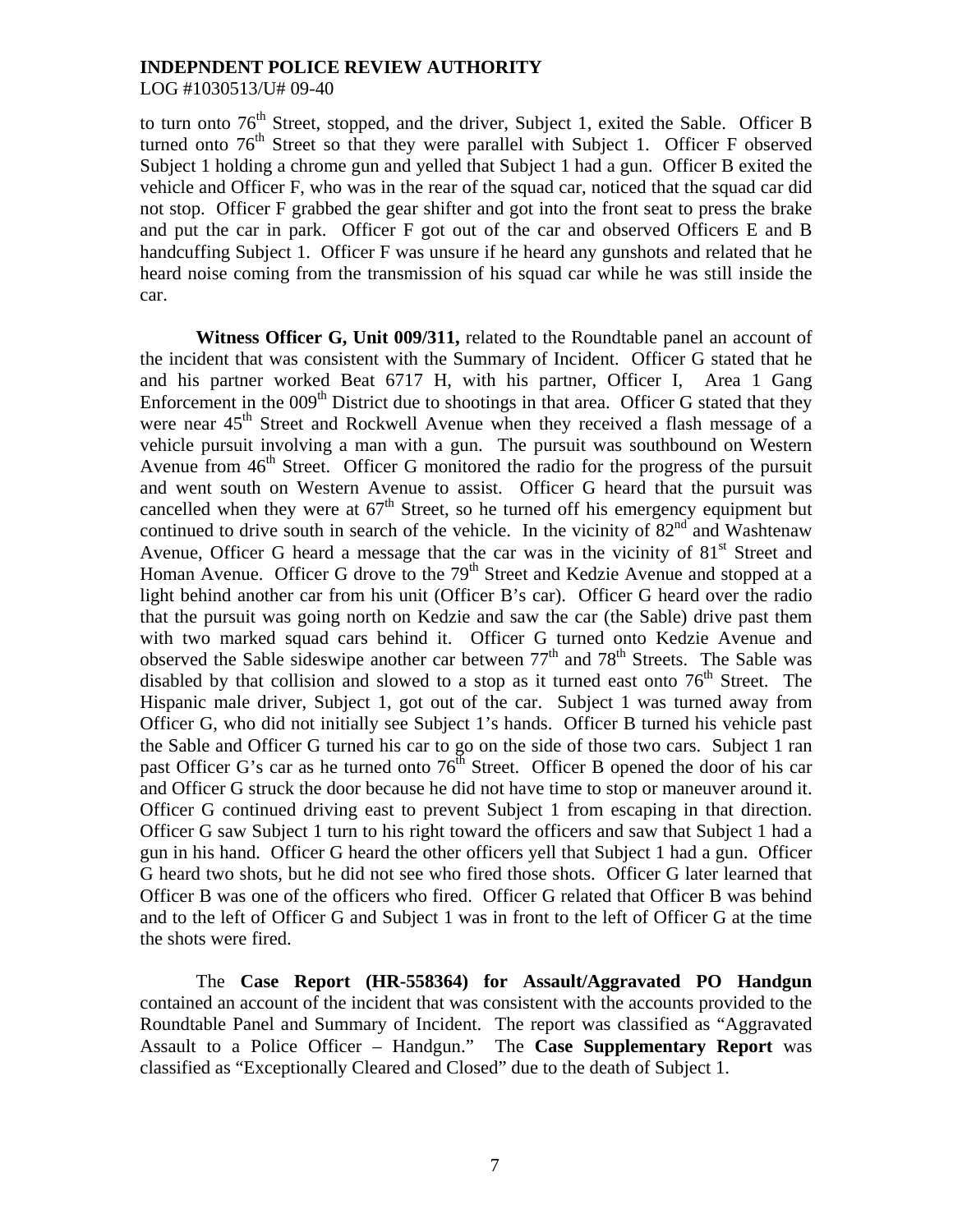LOG #1030513/U# 09-40

 The **Case Report** and **Case Supplementary Report (HR-569924) for Homicide/Justifiable Homicide** contained an account of the incident that was consistent with the accounts provided to the Roundtable Panel and Summary of Incident. Detectives also interviewed Person 1, Person 2, and Person 3, none of whom witnessed the shooting or heard shots fired. The Case Supplementary Report was classified ad "Homicide/Justifiable" and "Closed – Non Criminal."

 A **Tactical Response Report** completed by **Officer A,** documented that Subject 1 "fled", was an assailant who posed "imminent threat of battery" and threatened Officer A with death by pointing his weapon at him. Officer A responded by firing his weapon in defense of his life. Watch Commander A concluded that the officer's actions conformed to Department Policy on Use of Force.

 The **Officer's Battery Report** for **Officer A,** documented that Officer A did not receive any type of injury. The report documented that Subject 1 pointed his firearm at Officer A.

 The **Tactical Response Report** completed by **Officer B,** documented that Subject 1 "fled", was an assailant who posed "imminent threat of battery" and threatened Officer A with death by pointing his weapon at him. Officer B responded by firing his weapon in defense of his life. Watch Commander A concluded that the officer's actions conformed to Department Policy on Use of Force.

 The **Officer's Battery Repot** for **Officer B,** documented that Officer B sustained minor injury such as bruising but did not receive medical treatment. The report documented that that Subject 1 pointed his firearm at Officer B.

**Evidence Technician photographs (RD #HR-558364)** taken by Officer J, and Officer K, photographs of the scene, including the vehicles involved; the interiors of the involved vehicles; the deceased, Subject 1; shell casings; Officer B with his left arm in a sling; and damage to vehicles. A Crime Scene Video was also obtained.

**Crime Scene Processing Report #101736** documented items inventoried and photographs obtained by the Evidence Technicians at the scene. The report also documented that Officer A's and Officer B's firearms were inventoried and swabbed in the presence of Watch Commander A and that the unregistered firearm retrieved from the deceased Subject 1 was also inventoried and swabbed. A GSR (gun shot residue) test was also administered to the hands of the deceased Subject 1.

**Crime Scene Processing Report #101717** documented items inventoried and picked up by Evidence Technicians at the Office of the Cook County Medical Examiner. These items consisted of a sealed envelope with a blood card from the deceased Subject 1; a sealed envelope with a fired bullet recovered from the deceased Subject 1; and a sealed bag of Subject 1's bloody clothing.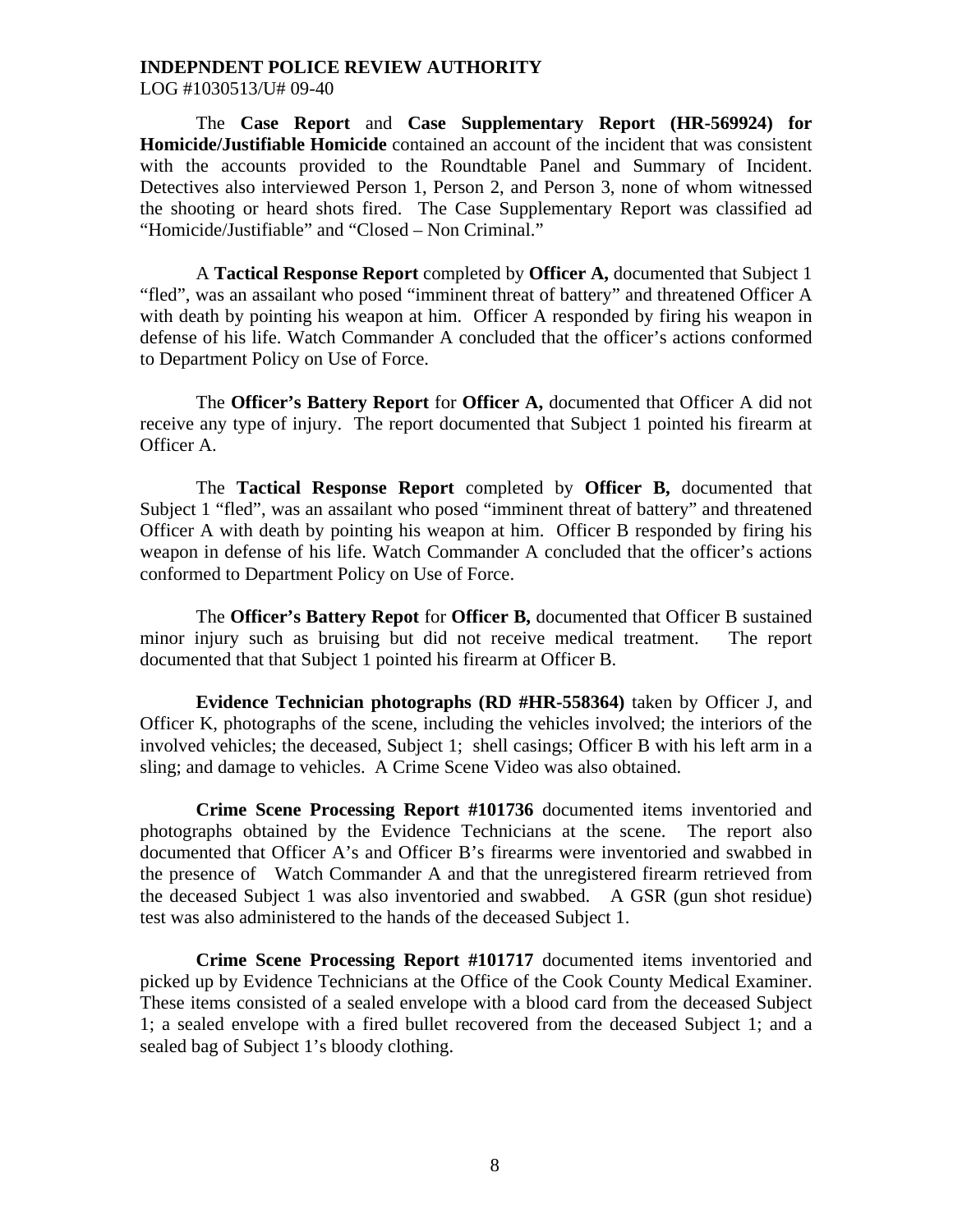LOG #1030513/U# 09-40

 The **Postmortem Examination Report** documented that Subject 1 was examined on 27 September 2009 at 0900 hours by Doctor A. The examination revealed three gunshot wounds to the back of Subject 1. The first wound was an entrance wound on the left side of the upper back, fifteen inches beneath the top of the head that coursed through the lungs and lodged in the upper lobe of the right lung. Further examination of the skin about the first entrance revealed no evidence of close-range firing. The second gunshot wound was also an entrance would on the right side of the lower back, approximately twenty-five inches beneath the top of the head that coursed through the lower back, intestines and ascending colon. The third gunshot would was the exit wound for the second gunshot that exited the body on the upper right abdomen, approximately twentyfour inches beneath the top of the head. Doctor A determined that the cause of death was multiple gunshot wounds and that manner of death was homicide. **Photographs from the Office of the Medical Examiner** depicted the gun shot wounds to Subject 1's body, as well as various anatomical close-ups and the bullet that had been lodged in his right lung that was removed.

 **Laboratory Reports from the Illinois State Police (ISP) Division of Forensics**  documented that the weapon found in Subject 1's possession at the time of the incident revealed no latent impression that were suitable for comparison and that the weapon was found to be in firing condition. Upon review of the GSR kit recovered from Subject 1, ISP concluded that Subject 1 may not have discharged a firearm with either hand, and that if he had; the particles were removed by activity, not deposited, or not detected by the procedure. Both Officer A's and Officer B's weapons were found to be in firing condition. Officer A's weapon was found to have fired two bullets that were examined by ISP.

 The **Office of Emergency Management and Communications (OEMC) Event Query** (Event # 0926922078) documented essentially the same information as the roundtable panel and department reports. Additional **OEMC Queries** also documented essentially the same information as the roundtable panel and department reports. **OEMC Transmissions** documented essentially the same information as the roundtable panel and department reports.

 The **Chicago Police Department Traffic Pursuit Reports,** along with the **Illinois Traffic Crash Report**, contained accounts of the incident that were consistent with the accounts provided to the Round Table and documented in Department reports. The initial pursuit by Beat 4217B began at 4630 S. Western and was terminated at 2431 W.  $79<sup>th</sup>$  Street by CPD Sergeant 1, Beat 4210 when the pursuit of the offender, Subject 1, was deemed too risky.

 A search of **Police Observation Devices (PODS)** found that PODS 516 and 685 recorded different parts of the pursuit. POD #516, located at 7831 S. Western Avenue, did not capture footage of the shooting. At 23:47:10 hours, a black vehicle drove fast south on Western Avenue followed by two police squad cars with their emergency lights activated at 23:47:18 and 23:47:29 hours. Other police squad cars followed at 23:48:03, 23:48:04, and 23:48:07 hours. POD #685, located at, 8301 S. Kedzie Avenue , did not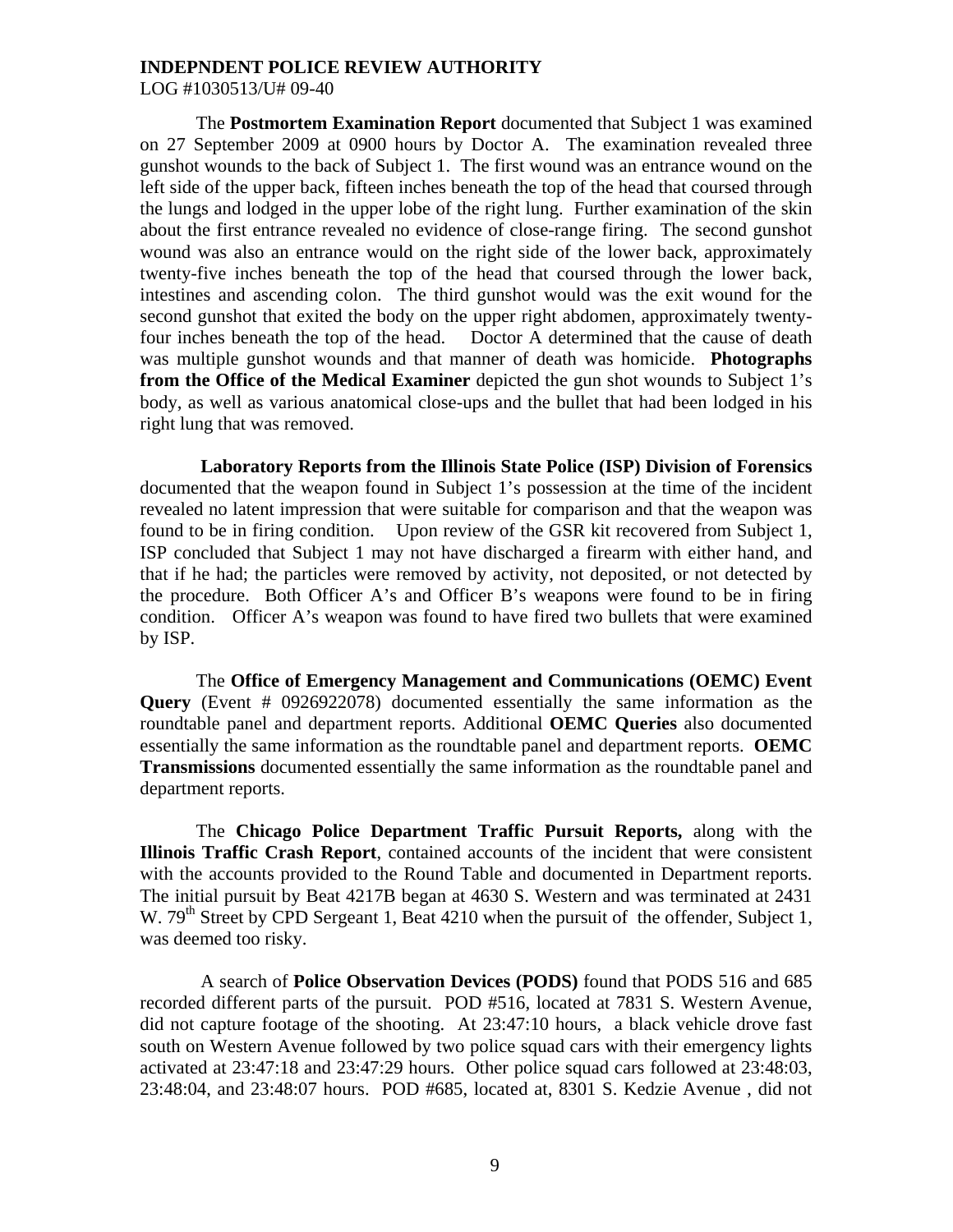LOG #1030513/U# 09-40

capture footage of the shooting but did record the traffic pursuit of a black sedan as reported to the Round Table and documented in Department Reports. At 23:52:44 hours, a black sedan raced northbound through the intersection as strobing police vehicles surround the intersection from all directions, and then pursue the black sedan northbound on Kedzie Avenue.

In an **Information Report** entitled "**Video Evidence,"** IPRA Investigator A observed three surveillance cameras in the vicinity of the shooting location. The first camera located in the rear south parking lot of the Fresenius Medical Care Clinic, 3134 W.  $76<sup>th</sup>$  Street, did not record anything relevant to the shooting. This recording was viewed by IPRA Investigator A. The other two cameras were located on the west and north wall of My Baps Construction Company, 7601 S. Kedzie Avenue. IPRA Investigator A also reviewed these recordings and noted that the recording was not clear but that some police activity was recorded. Although My Baps Construction Company stated to IPRA Investigator A that a copy would be provided to IPRA, My Baps Construction Company did not. On 09 March 2010, in a response letter to a subpoena, My Baps Construction Company wrote that the recording was erased prior to its retrieval and was no longer available.

 A **civil law suit (2010-L-001098)** against the City of Chicago and unknown Chicago Police Officers was filed on 26 January 2010 seeking compensation for the wrongful death of Subject 1 by unreasonable use of force. On 01 February 2013, a summary judgment was issued in favor of the City of Chicago and Unknown Chicago Police Officers.

In **depositions** on 17 August 2010, **Officer C** and **Officer D** essentially stated the same as he had to the Round Table. In a **deposition** on 17 August 2010, **Officer H**  stated that he was working with Officers C and D in Beat 4217B, which he drove, and then provided an account of his involvement with the incident that was consistent with Department reports and the account provided to the Round Table. Officer H related that he applied the Balancing Test and then followed Subject 1 from the Western Avenue alley between  $46<sup>th</sup>$  and  $47<sup>th</sup>$  Street until the pursuit was terminated at  $79<sup>th</sup>$  Street and Western Avenue by the sergeant. Officer H related that Subject 1 had a lead of approximately three to four blocks distance from their squad car, which traveled between sixty and sixty-five miles an hour. Officers C, D and H did not observe the shooting of Subject 1 and were not present at 3150 W.  $76<sup>th</sup>$  Street because they remained at  $79<sup>th</sup>$  and Western Avenue to await the arrival of CPD Sergeant 1.

 In a **statement to IPRA** on 22 December 2011, **Officer G,** essentially provided the same account as he did to the Round table and in his **deposition.** Officer G further related that he was still driving his vehicle when he observed Subject 1 running with a gun in his hand, and then heard a rapid succession of gunshots. Officer G also stated that he did not observe the actual foot pursuit and did not observe the shooting of Subject 1. When Officer G exited his vehicle, he observed an unknown officer kick a gun away from Subject 1 and handcuff him. On the scene, Officer G learned that both Officers A and B had fired their weapons at Subject 1.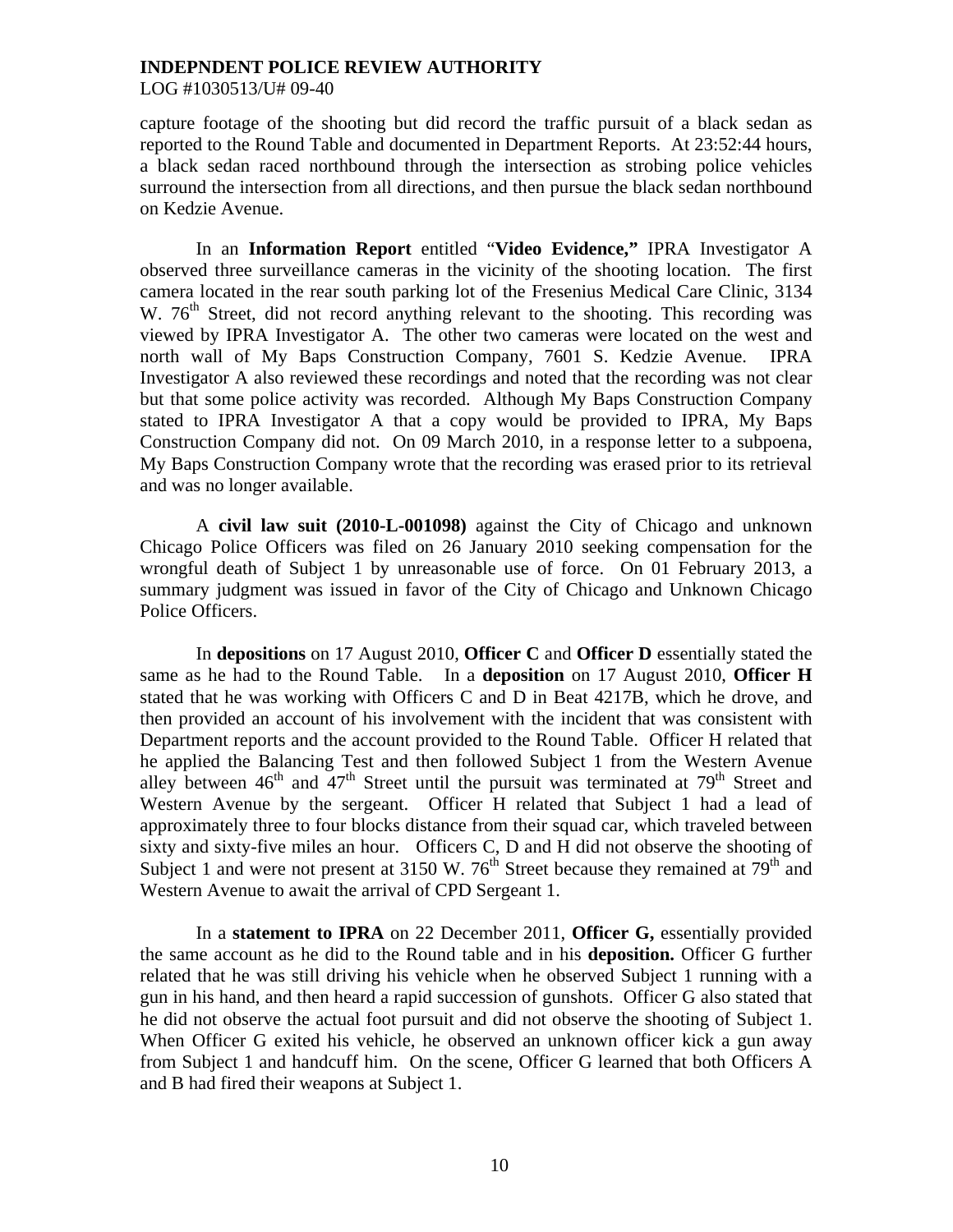LOG #1030513/U# 09-40

 In a **statement to IPRA** on 22 December 2011, **Officer I,** essentially stated the same as Officer G had in his statement, disposition, and to the Round Table. Officer I also essentially stated the same as he had in his **deposition.** Officer I related that he observed Subject 1 fled from his disabled vehicle westbound onto  $76<sup>th</sup>$  Street with a gun in his right hand. Officer I heard their vehicle strike something and then heard someone yell, "Drop the gun, drop the gun," prior to hearing two to three shots fired. Officer I remained inside the vehicle as it slowed down to a stop. Officer I then exited the vehicle and observed Subject 1 lying on the ground. Officer I did not observe the foot pursuit and did not observe the shooting of Subject 1.

 In a **statement to IPRA** on 21 November 2011, **Officer L,** stated that he and Officer M, worked Beat 806B on 26 September 2009, when they heard about a vehicle pursuit regarding a UUW or possession of a firearm. While eastbound on Columbus Avenue at the intersection of Kedzie and 79<sup>th</sup> Street, Officer M observed a vehicle that was being pursued northbound on Kedzie Avenue by two Chicago police vehicles at a speed of approximately forty-five to fifty miles per hour. When the pursuit passed Beat 806B, Officer L turned onto Kedzie Avenue in support. Officer L related that he had to initially slow down on Kedzie Avenue near  $78<sup>th</sup>$  Street because the vehicle being pursued struck a civilian pickup truck, ultimately disabled the pursued vehicle.

 Officer L observed the pursued vehicle attempt slow down and attempt to turn onto  $76<sup>th</sup>$  Street before the driver, Subject 1, fled eastbound on foot on  $76<sup>th</sup>$  Street from the vehicle. Officer L related that he and Officer M drove closer to Subject 1 as he ran. At a distance of approximately thirty to forty feet, Officer L saw a gun in Subject 1's hand. Officer L parked his vehicle east of Subject 1's vehicle and attempted to exit but could not open the vehicle door because two unmarked police vehicles had pulled up on either side of his marked squad car. When those vehicles pulled forward, Officer L heard two or three gunshots as he opened the car door. Officer L related that he did not hear any officer announce his office to Subject 1 because the foot pursuit began prior to parking the vehicle. Officer L related that he did not observe the gunshots fired and did not observe the shooting of Subject 1. Approximately ten seconds after hearing the gunshots, Officer L observed Subject 1 lying on the street while Officer A stood next to him guarding a handgun that was also lying on the street.

 In a **statement to IPRA** on 21 November 2011, **Officer M,** essentially stated the same as Officer L, except that he thought Subject 1 was a distance of forty to fifty feet away when he observed Subject 1.

In a **statement to IPRA** on 21 December 2011, **Officer N,** essentially stated the same as he had in his **deposition.** Officer N's account of the incident was consistent with that of Officers B and F, as well as the summary of incident. Officer N related that on 26 September 2009, he worked Beat 6715G with Officers B and F. Officer N sat in the front passenger seat as Officer B drove. Officer F sat in the back passenger seat. At the intersection of  $76<sup>th</sup>$  and Kedzie, Officer N observed Subject 1 exit his disabled vehicle with a gun in his right hand and run east on  $76<sup>th</sup>$  Street. Officer N saw Subject 1 swing his gun arm in their direction approximately thirty to fifty feet away. Officer N stated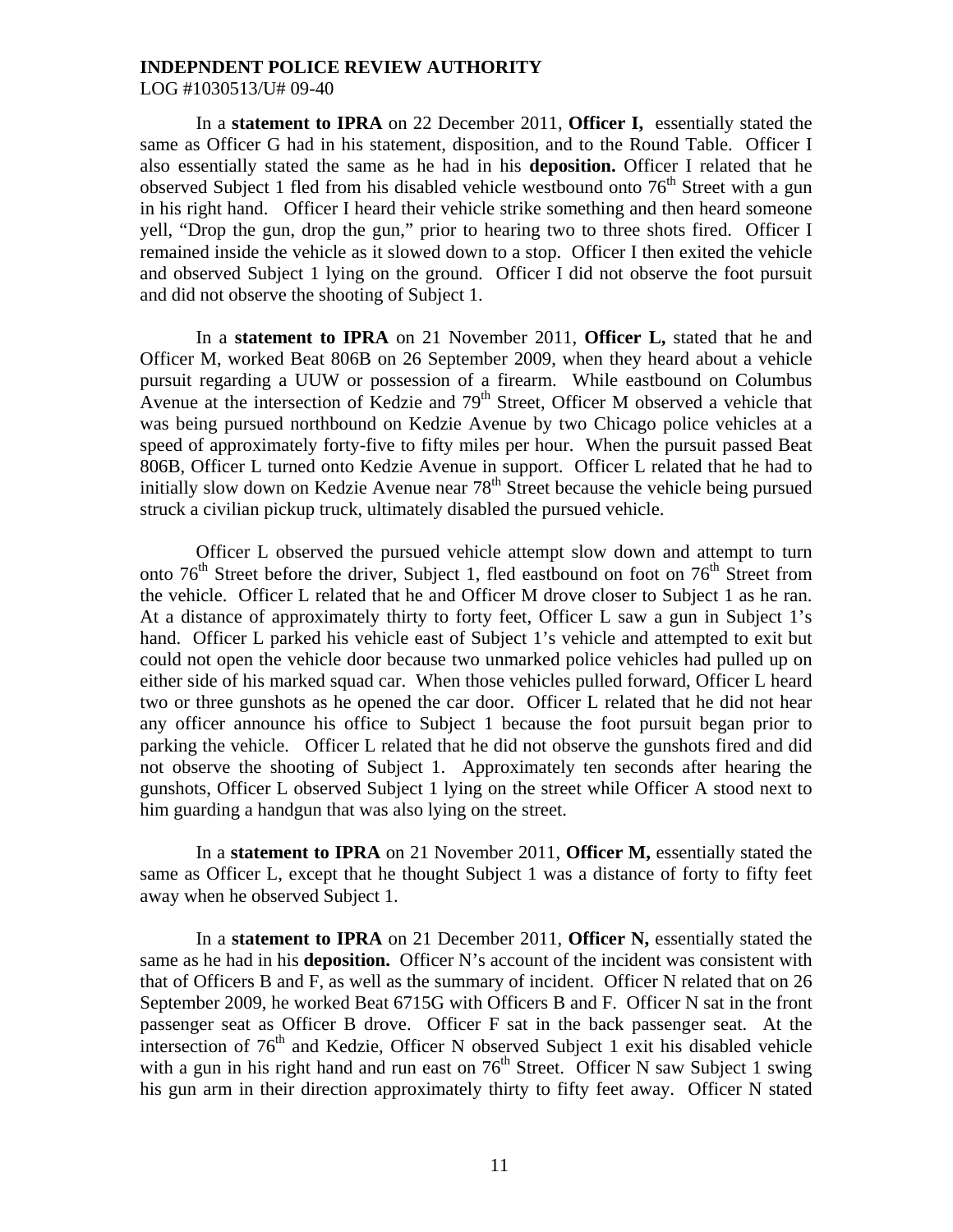LOG #1030513/U# 09-40

that he started to pull his gun when he heard someone yell, "Drop the gun" ad then heard an unknown number of shots. Officer N was only a few steps out of the car when he saw Subject 1 fall to the ground and saw the Beat 6715G vehicle rolling against him. Officer N put his hands on the car to prevent it from striking him while Officer F jumped from the backseat and put the car in park. Officer N did not observe the shooting of Subject 1 and later learned that Officers A and B had shot Subject 1.

 In a **statement to IPRA** on 09 December 2011, **Officer F,** essentially stated the same as he had to the Round Table and in his **deposition.** Officer F added that he stated that Subject 1 had a gun when he saw Subject 1 exit his vehicle at  $76<sup>th</sup>$  and Kedzie. Officer F related that Officer B exited the vehicle and that their car kept rolling. Officer F jumped into the front seat to engage the brake and stop the car from rolling. Officer F related that he was unable to observe what was happening outside the vehicle because he was focused on getting the vehicle under control. Officer F did not see Subject 1 turn and point the gun toward the direction of himself and Officers B and N. Officer F did not observe Officers A and B shoot Subject 1, instead learning about it over the radio.

 In a **statement to IPRA** on 09 December 2011, **Officer B,** essentially stated the same as he had to the Round Table and in his **deposition.** Officer B added that he vaguely saw Officer A with his gun in his hand but did not see Officer A fire his weapon. Officer B related that he heard approximately three gunshots simultaneously in addition to his single-shot discharge. Officer B also related that he had learned in October 2011 that his bullet did not strike Subject 1.

In a **statement to IPRA** on 12 December 2011**, Officer E,** essentially stated the same as he had to the Round Table and in his **deposition.** Officer E added that he saw Officer A, who was three to five feet in front of him, fire his weapon at Subject 1 as Subject 1 twisted and his gun arm swung around. Officer E stated that he ran for a few more steps before Subject 1 fell to the ground. Officer E then handcuffed Subject 1 as Officer A kicked Subject 1's gun away. Officer E also related that he did not initially realize that Subject 1 had been shot until he heard Subject 1 gasping. Officer E did not realize that Officer B had also discharged his weapon until the Round Table.

In a **statement to IPRA** on 13 December 2011, **Officer A,** essentially stated the same as he had to the Round Table and in his **deposition.** Officer A added that he was approximately fifteen to twenty feet behind Subject 1 when the foot pursuit began. Officer A stated that he discharged his weapon three times toward Subject 1 after Subject 1, who was running with a gun in his right hand, turned his torso toward Officer A and pointed the gun in Officer A's direction. Officer A related that he took a step to get out of Subject 1's line of fire and was in fear for his life. Officer A related that he could see Subject 1's profile when he turned. When Subject 1 fell to the ground within a matter of steps, Officer A still had his weapon in his right hand and pushed Subject 1's weapon away with his left hand.